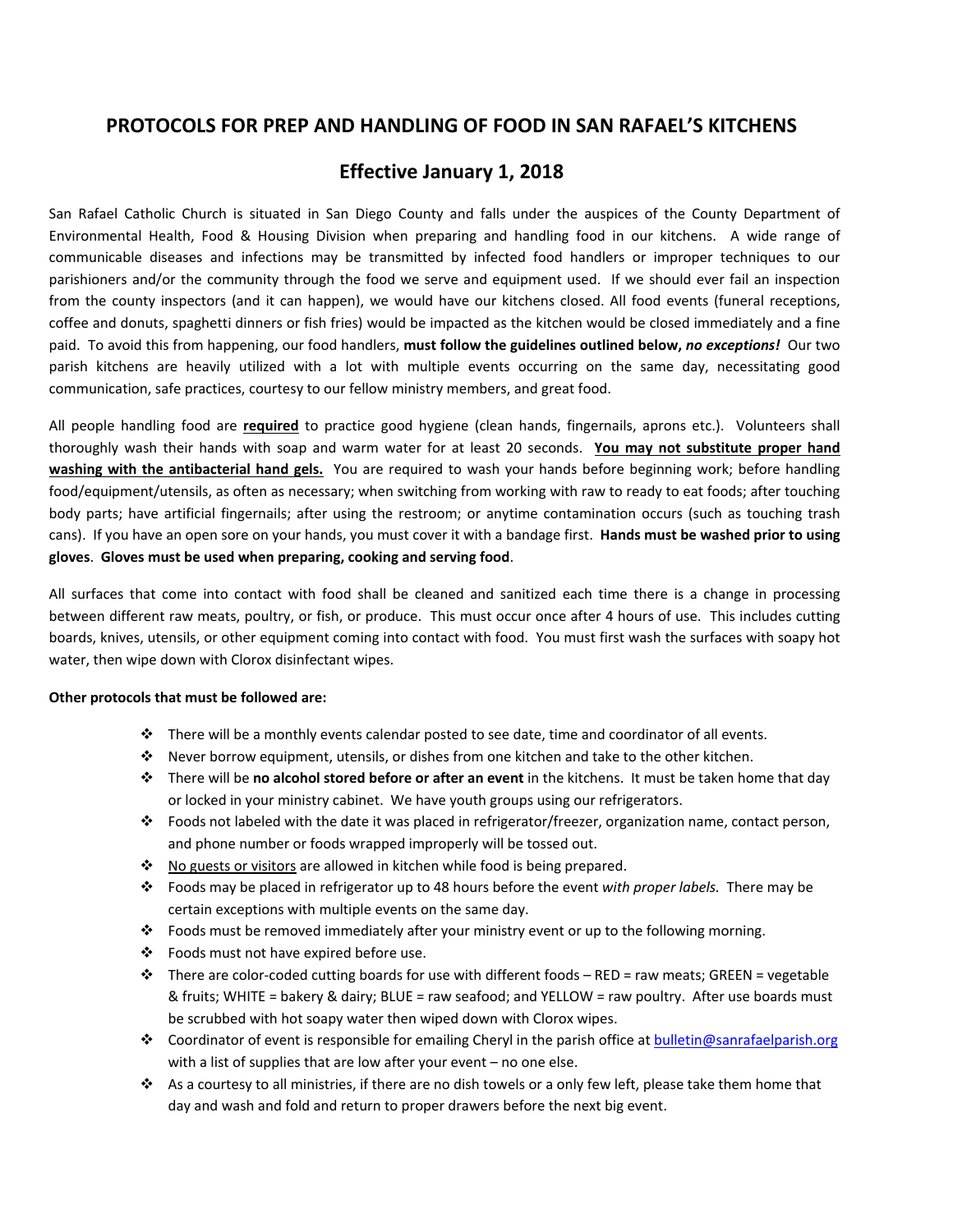- Place all utensils, bowls and other equipment used in *their proper marked cabinet or drawer*.
- $\bullet$  All trash cans in kitchen and hall will be emptied into the proper outside dumpster and a new liner placed in each trash can. Please leave two trash cans in hall.
- When disposing of large boxes please break the box down and fold it to make more room in outside recycling dumpster (the one with the lid with a slot).
- Please store foods in refrigerator as follows: all beverage or dressing containers on top shelf; wrapped or packaged produce and small containers on middle shelves; packaged meats or fish must be double bagged and left on bottom shelf.
- $\cdot \cdot$  There will be no leaving food (including condiments, spices, etc.) or produce on counter tops or table between stove and refrigerator. Place items in your locked cabinet in a sealed container or take them home. We need no excuses for bugs to invade us.
- Each ministry should audit the food you are wasting or have as leftovers. Adjust your menu, or reduce sales inventory to prevent wasting foods or leftovers.
- Know where the fire extinguishers in each kitchen are and how to operate them just in case of a grease fire. The Parish Hall has one by the AED next to the restrooms (north wall) and one to the right of the Religious Education Office door (south wall). In the parish hall kitchen there is one on the wall to the left of the doorway into the kitchen across from the freezers. In the kitchen of Meeting Rooms A&B, the fire extinguisher is on the wall to the right of the doorway from the parking garage.
- \* Take home all equipment, platters, or extra food brought in for your event that is not San Rafael's.
- $\div$  If you notice a fellow ministry member not following the rules, please privately take them aside immediately and correct the situation.
- After an event please clean the kitchen equipment you use; make sure the gas burners and oven are off; wipe the counters down with Clorox wipes; empty and clean out all coffee pots; **clean all spills (refrigerator, stovetop, floor);** and any broken glass. Please clean up your own mess.
- $\div$  Close any opened windows and lock them. Turn off all overhead lights, fans in hall and in the kitchen, **and lock all doors, especially back pantry kitchen door**. There are no maids.
- $\div$  There will be a screen door placed on the side door in kitchen hallway do not prop door open.
- $\cdot \cdot$  In the kitchen in Meeting Rooms A & B, all dishes and pans must be removed from dishwasher and/or kitchen drainer and placed in proper cabinets before you go home.
- If infractions occur there will be a \$50.00 fine/occurrence/event and a suspension of kitchen privileges for one month following two infractions per Monsignor.
- Protocols will be effective  $1/1/18$ . Please give copies of these protocols to all of your ministry volunteers.

Dennis L. Mikulanis

Msgr. Dennis Mikulanis

Pastor